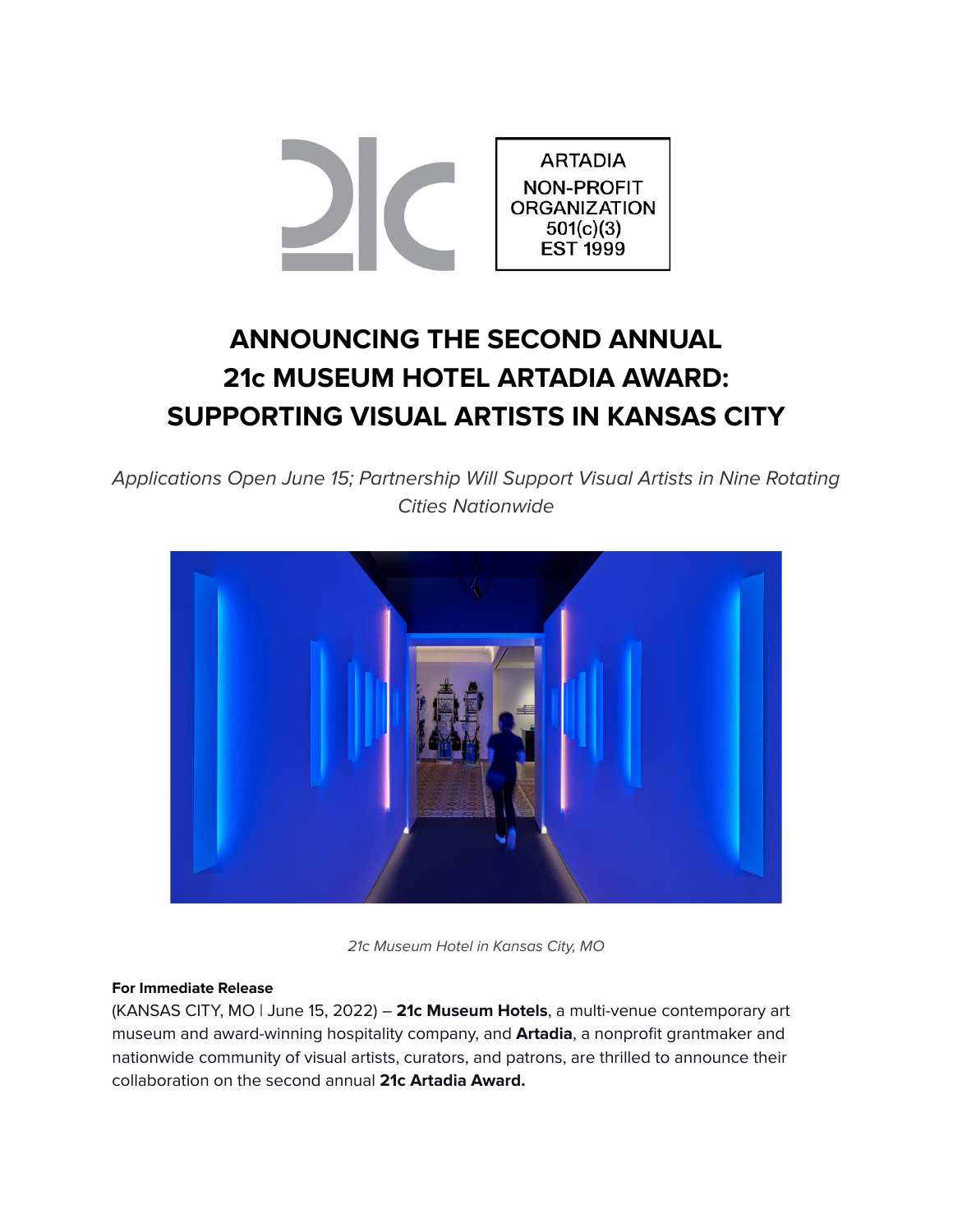Launched last year in **Louisville, KY**, the 21c Artadia Award marked the beginning of a long-term partnership, which will annually provide **\$10,000** in unrestricted funds to one artist living and working in the unique creative communities where 21c Museum Hotels are located. The 21c Artadia Award is designed to provide essential funding and recognition to artists at pivotal points in their careers, strengthen arts communities, and spur new levels of career achievement.

In addition to the grant itself, the Award includes lifelong access to the Artadia Network, a support program nurturing strategic relationships and connecting Awardees with a community of fellow artists and a diverse cohort of professionals. This partnership allows Artadia to reach new communities and artists with its Award program, with future Award cycles slated for Durham, NC (2023); and Nashville, TN (2024).

**Open June 15 - July 15, 2022**, the Kansas City Award application is an open call, free to apply, and available to visual artists currently living and working within **Cass, Clay, Jackson, Johnson, Leavenworth, Miami, Platte, Ray, and Wyandotte Counties**. The 21c Kansas City Artadia Awardee will be announced in August 2022.

"We are excited to continue our partnership with 21c, which allows us to broaden Artadia's geographic reach and honor artists and arts communities that already thrive outside our program cities," Executive Director **Carolyn Ramo** shared. "We look forward to witnessing and recognizing the undeniable rigor and brilliance of artists within Kansas City through this opportunity."

"We are thrilled that the second 21c Artadia Award will be given to an artist based in Kansas City, home to a vibrant, inclusive arts community," says 21c Chief Curator and Museum Director **Alice Gray Stites**. "21c and Artadia share a commitment to supporting today's most dynamic, engaged artists across the country. Last year's Awardee, Louisville-based Kiah Celeste, continues to make compelling work that is being exhibited in numerous galleries and has gained broad attention. We expect that the opportunity the award cycle will bring to Kansas City will elevate national awareness of the richness and strength of talent here."

"As a full-time emerging artist, the financial support I received from the 21c Artadia Award was crucial and impactful for me. It was also beneficial to be included in a community of artists and organizers — especially during a time when my life was in a moment of instability," remarks **Kiah Celeste**, last year's inaugural 21c Artadia Awardee from Louisville. "It came like a gift from an angel, but instead, it was real people who believed in me, my work, and its potential for the future."

# **About 21c Museum Hotel Kansas City**

21c Museum Hotel Kansas City includes a 120-room boutique hotel, contemporary art museum, and The Savoy restaurant. 21c Kansas City is located between the Power & Light District and River Market downtown - the perfect base to explore the City of Fountains. The property offers 8,000 square feet of exhibition space featuring rotating, curated contemporary art exhibitions free of charge, seven days a week. 21c Kansas City has 19 suites, including the rooftop 21c Suite